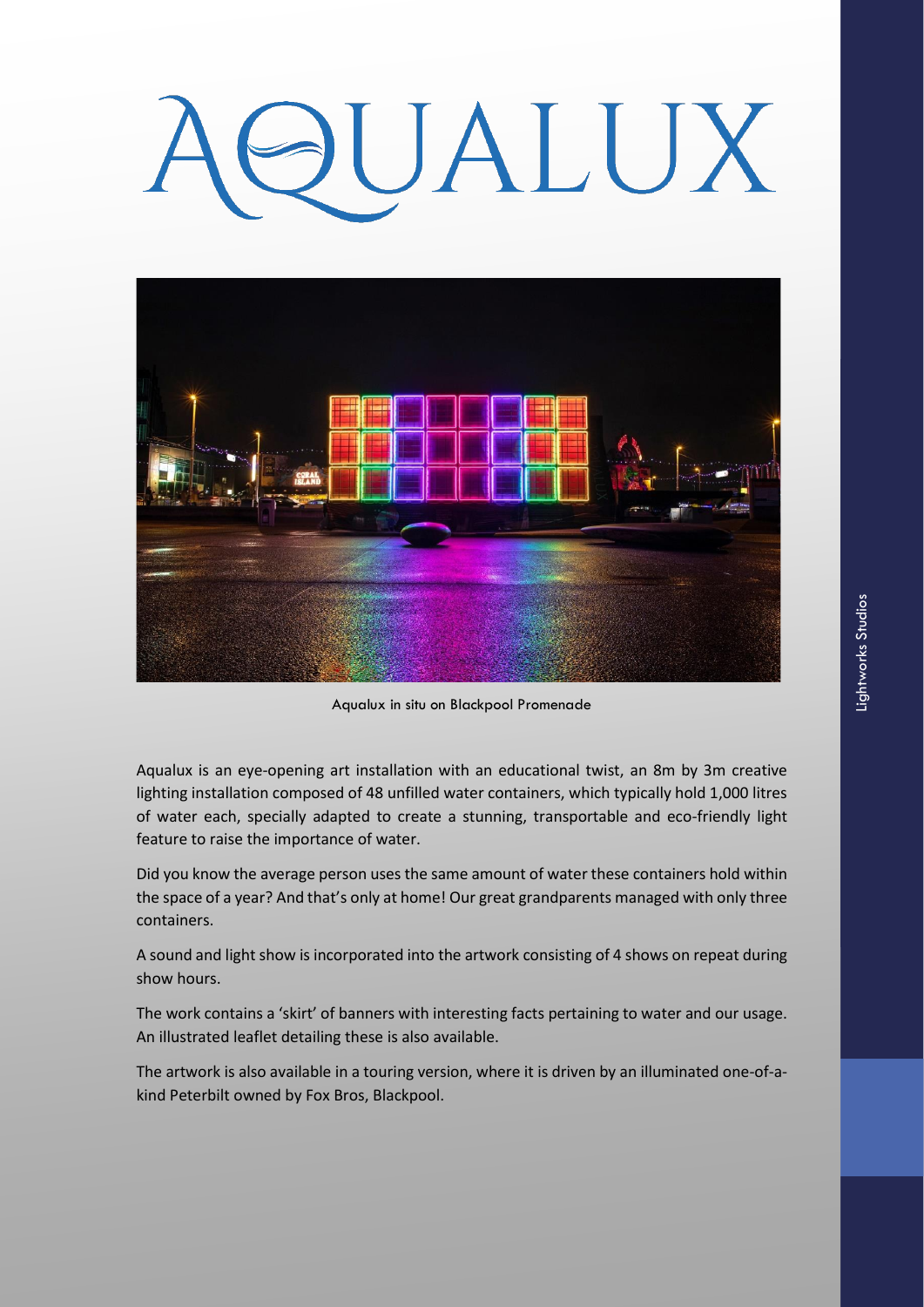# The Artwork

Title:

Aqualux

## Location Suggestions:

Large, open, public spaces like a park or a square.

#### Sound:

The installation contains 4 audio tracks, that play on repeat throughout the installation. There is a pause in sound during each track of 4 minutes when the installation displays subtle changing light. It's also possible to add content that is specific for your location or event, please discuss this at the time of your enquiry if you would like to consider this option.

#### Duration:

The show runs for 30minutes in rotation, and then repeats.

## Touring:

The artwork is available in a touring version, installed on a trailer. Careful consideration should be given the artwork and trailers size when for the proposed route. The Fox Bros. custom designed illuminated Peterbilt may also be available for touring the artwork.

#### Fee:

We aim to create bespoke packages to fit with your needs. The fee is from £7,000 per week and includes a 2 day install with 1 technician to manage the installation. It is inclusive of all costs excluding accommodation where required, and insurance.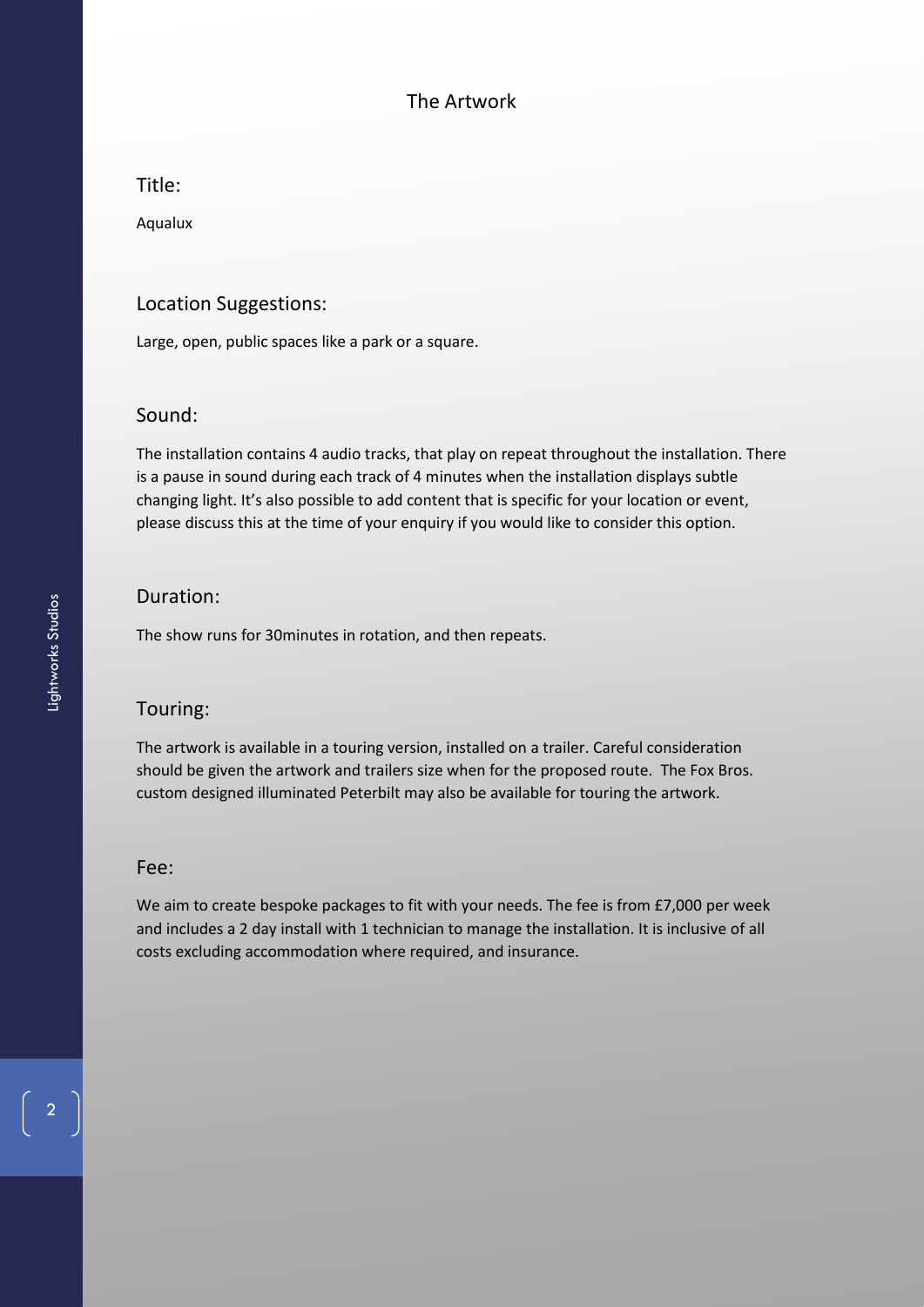

Aqualux on tour with Fox Bros. Peterbilt



Aqualux on Tour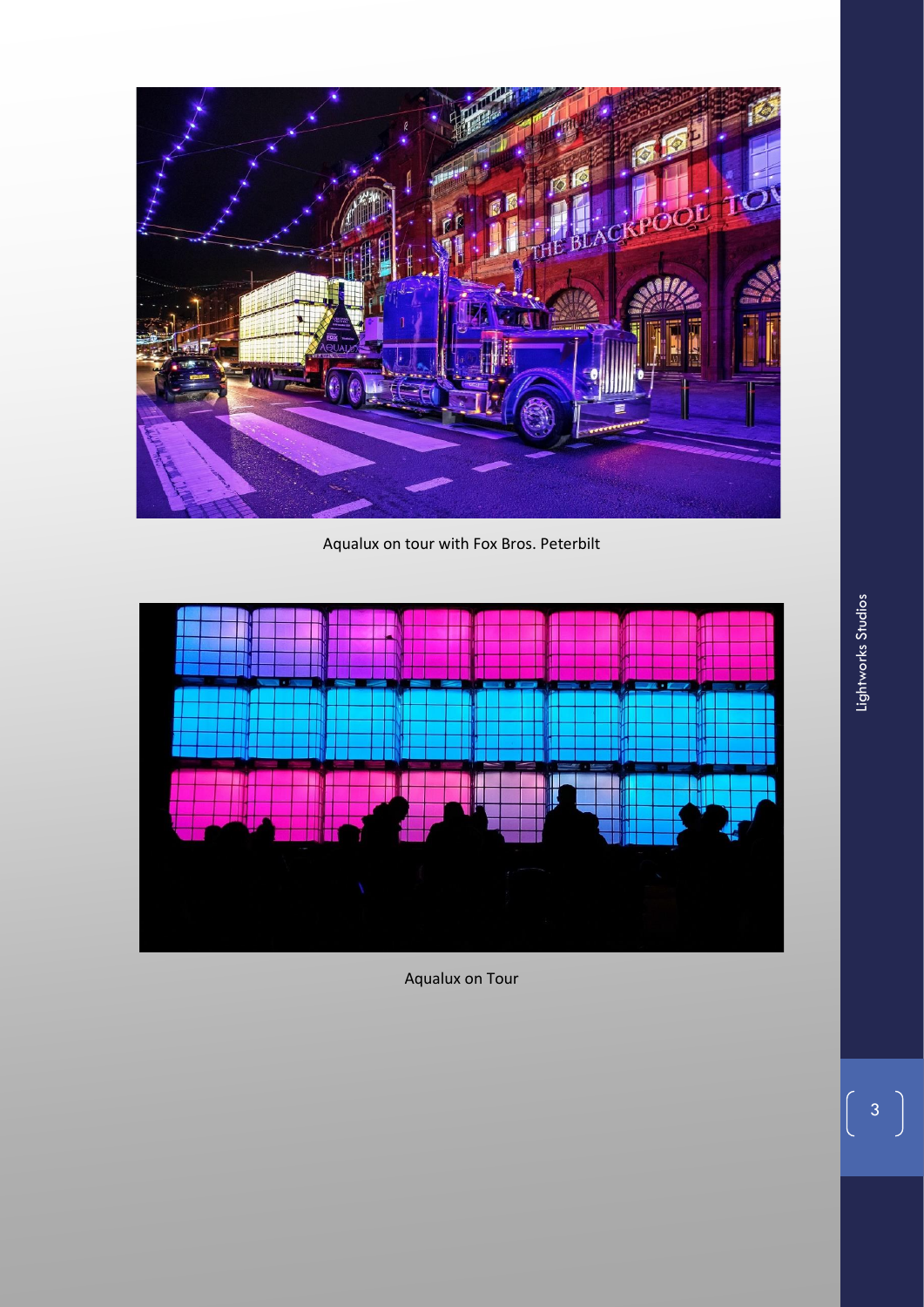# Logistics

## Technology:

Each empty IBC\* container houses a Studio Due Slimbar plus RGBW with POB, an ultra small form factor LED Linear Bar with IP67 rating protection with on board Power Supply. The exterior frame of the containers have a low voltage colour changing neon flex within a plastic mounting frame. Each container feeds into a central unit housing the lighting, audio and timer controls. The start time and end times of the show are programmed for each event.

\**Intermediate bulk containers (also known as IBC) are industrial-grade containers engineered for the mass handling, transport, and storage of liquids, semi-solids, pastes, or solids*

#### Install and De-install:

For touring events there is no requirement for installation times. The artwork will arrive at the required time and leave at the end of the tour. If touring is for more than 1 night, overnight secure parking is required.

Site specific installation typically takes 2 days, and 2 days for de-installation. Our team consists of three people on build days. They arrive the morning of the build and drive 1 van and 1 truck with all the equipment and materials, nothing will be sent in advance.

On the evening of the technical build day Aqualux is ready for performance. Breakdown takes two days with the same number of people and vehicles. Dependent on location, during the build and breakdown we need three hotel rooms and 3 meals a day.

Forklift:

None required for this artwork

#### During the event:

There are no Lightworks Studios staff on site during the event, after the technical build and following all testing. To ensure the smooth running of the installation and automated timings of the programme, a permanent power feed is required.

#### Power:

1 x 32amp, Aqualux uses about 1.5kw

Storage and Parking:

4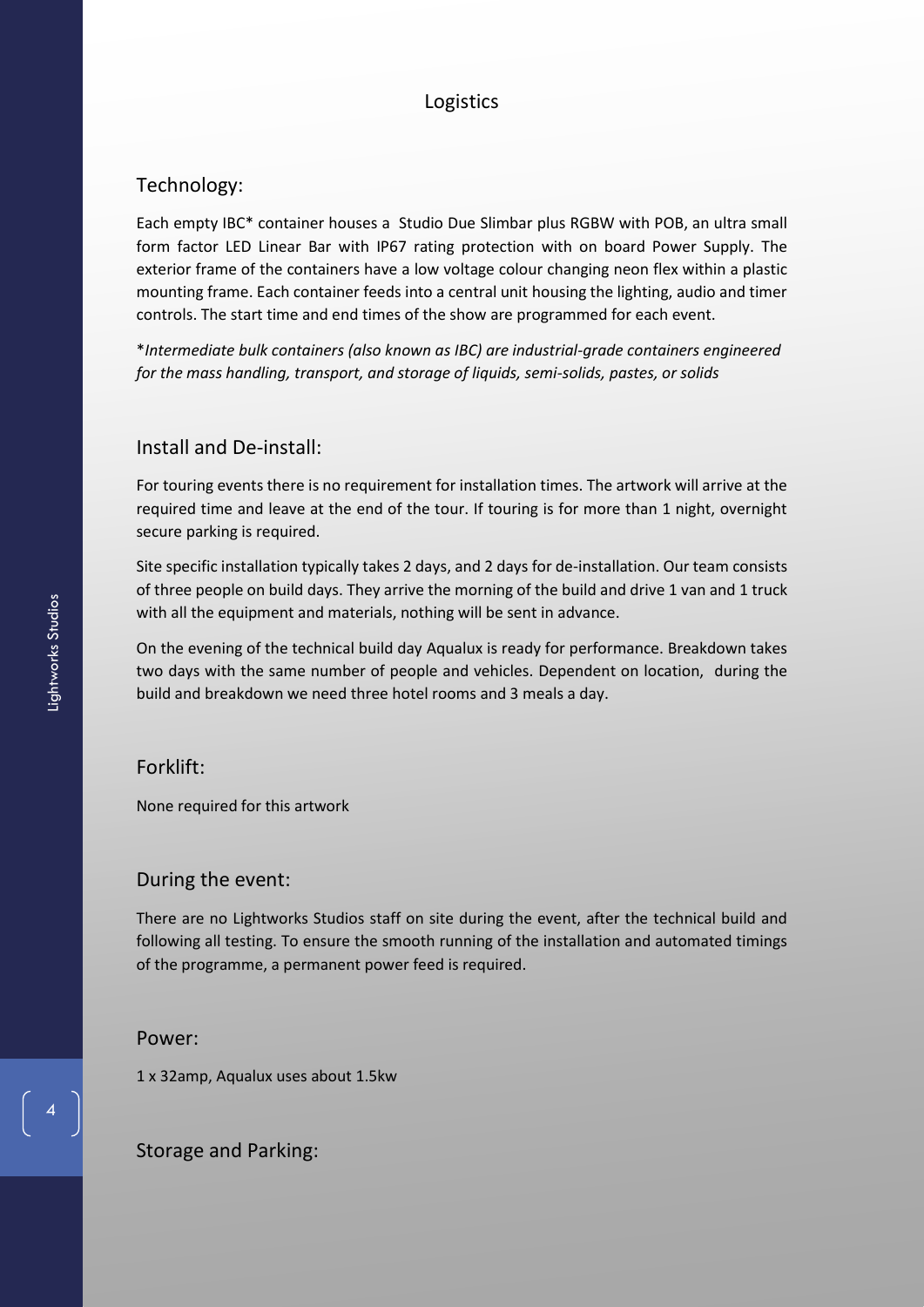During install and de-install parking is required for 1 vehicles and 1 trailer.

# Security:

Security needs to be provided when the event is not open. This can be manned security or fencing.

# Touring:

When the artwork is touring, the sounds and light shows can only be undertaken when the work is stationary and away from main traffic routes. A generator is required for the work when touring, which is supplied with artwork.